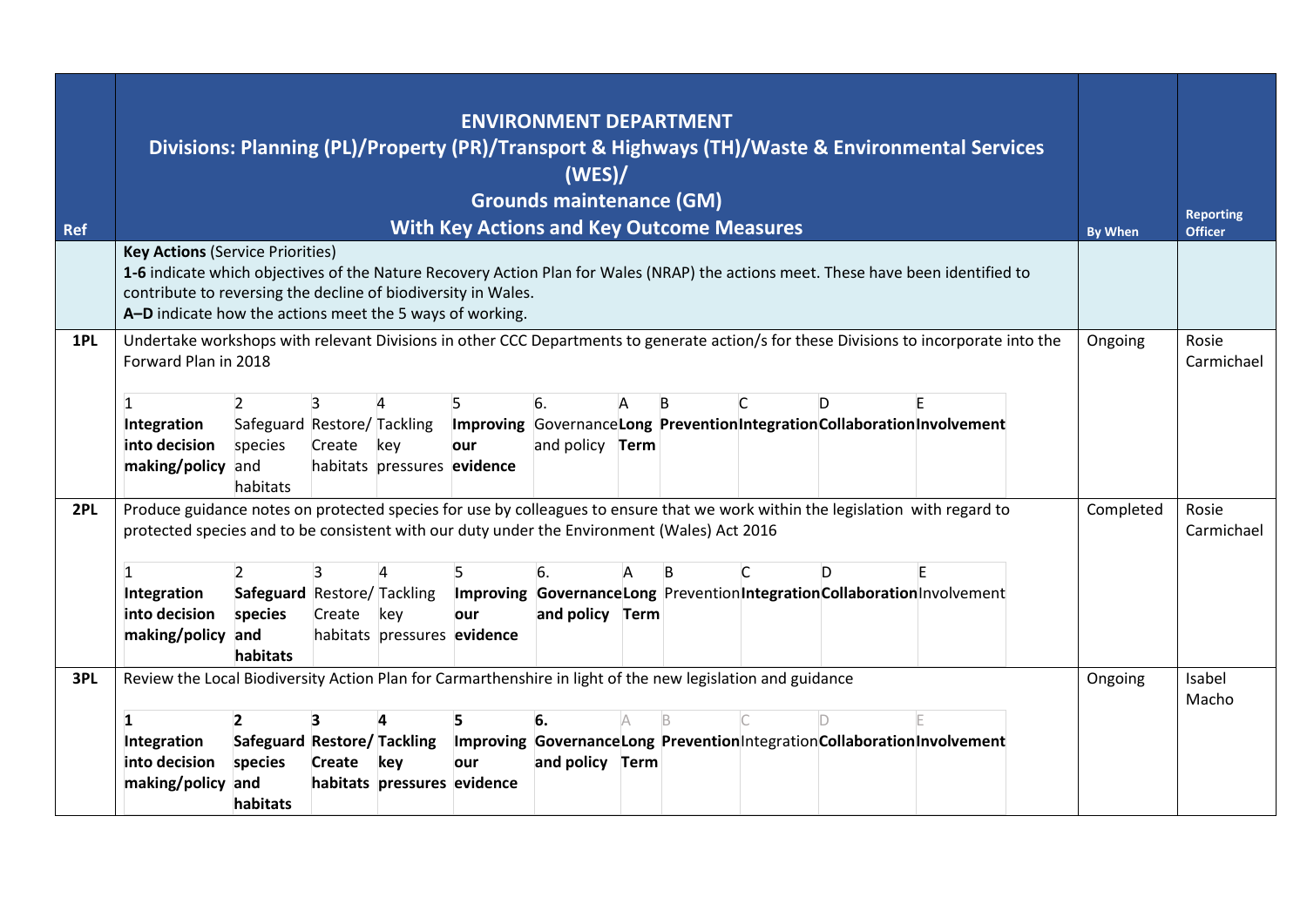| 4PL       | The Planning Division will develop a consistent system to ensure that biodiversity is maintained and enhanced, and that ecosystem<br>resilience is promoted as part of the planning system and also within its Conservation, Minerals and Building Control activities . In |                             |            |                                    |                             |                        |      |   |   |                                                                            |  |  | Ongoing | Julian      |
|-----------|----------------------------------------------------------------------------------------------------------------------------------------------------------------------------------------------------------------------------------------------------------------------------|-----------------------------|------------|------------------------------------|-----------------------------|------------------------|------|---|---|----------------------------------------------------------------------------|--|--|---------|-------------|
|           |                                                                                                                                                                                                                                                                            |                             |            |                                    |                             | Edwards                |      |   |   |                                                                            |  |  |         |             |
|           | 2017/18 this will be promoted through training and workshops for staff, as well as external partners - agents, developers and ecologists.                                                                                                                                  |                             |            |                                    |                             |                        |      |   |   |                                                                            |  |  |         |             |
|           | The training will refer to CCC's Supplementary Planning Policies and Guidance on Biodiversity, and also to the British Standard -                                                                                                                                          |                             |            |                                    |                             |                        |      |   |   |                                                                            |  |  |         |             |
|           | Biodiversity - Code of Practice for planning and development (2013).                                                                                                                                                                                                       |                             |            |                                    |                             |                        |      |   |   |                                                                            |  |  |         |             |
|           | 1                                                                                                                                                                                                                                                                          |                             |            |                                    |                             |                        |      | B |   | D                                                                          |  |  |         |             |
|           | Integration                                                                                                                                                                                                                                                                | Safeguard Restore/ Tackling |            |                                    |                             |                        |      |   |   | Improving Governance Long Prevention Integration Collaboration Involvement |  |  |         |             |
|           | into decision                                                                                                                                                                                                                                                              | species                     | Create key |                                    | our                         | and policy <b>Term</b> |      |   |   |                                                                            |  |  |         |             |
|           | making/policy and                                                                                                                                                                                                                                                          |                             |            | habitats pressures evidence        |                             |                        |      |   |   |                                                                            |  |  |         |             |
|           |                                                                                                                                                                                                                                                                            | habitats                    |            |                                    |                             |                        |      |   |   |                                                                            |  |  |         |             |
| 4bPL      | The Minerals Section will promote pre-application discussions relating to environmental matters with clients. The section will advise                                                                                                                                      |                             |            |                                    |                             |                        |      |   |   |                                                                            |  |  | Ongoing | Hugh        |
|           | applicants that as well as ecological surveys being completed, and ecological constraints being identified, opportunities that sites offer                                                                                                                                 |                             |            |                                    |                             |                        |      |   |   |                                                                            |  |  |         | Towns       |
|           | for maintaining and enhancing biodiversity and promoting ecosystem resilience will need to be identified. Active mineral sites and                                                                                                                                         |                             |            |                                    |                             |                        |      |   |   |                                                                            |  |  |         |             |
|           | landfill sites will be monitored to ensure compliance with ecological restoration plans.                                                                                                                                                                                   |                             |            |                                    |                             |                        |      |   |   |                                                                            |  |  |         |             |
|           |                                                                                                                                                                                                                                                                            | $\mathcal{P}$               |            |                                    |                             |                        |      |   | C | D                                                                          |  |  |         |             |
|           | Integration                                                                                                                                                                                                                                                                | Safeguard Restore/ Tackling |            |                                    |                             |                        |      |   |   | Improving Governance Long Prevention Integration Collaboration Involvement |  |  |         |             |
|           | into decision                                                                                                                                                                                                                                                              | species                     | Create     | key                                | our                         | and policy <b>Term</b> |      |   |   |                                                                            |  |  |         |             |
|           | making/policy                                                                                                                                                                                                                                                              | and                         |            |                                    | habitats pressures evidence |                        |      |   |   |                                                                            |  |  |         |             |
|           |                                                                                                                                                                                                                                                                            | habitats                    |            |                                    |                             |                        |      |   |   |                                                                            |  |  |         |             |
| 5PL-      | Environment Department to deliver an integrated and long-term approach to the implementation of projects on the Llanelli Levels.                                                                                                                                           |                             |            |                                    |                             |                        |      |   |   |                                                                            |  |  | Ongoing | Isabel      |
| <b>TH</b> | Identify and work with partners and stakeholders e.g. Network Rail, Wildfowl and Wetlands Trust, Wildlife Trust, local communities.                                                                                                                                        |                             |            |                                    |                             |                        |      |   |   |                                                                            |  |  |         | Macho       |
|           |                                                                                                                                                                                                                                                                            |                             |            |                                    |                             |                        |      |   |   |                                                                            |  |  |         |             |
|           |                                                                                                                                                                                                                                                                            |                             |            |                                    |                             |                        |      |   |   |                                                                            |  |  |         |             |
|           | Integration                                                                                                                                                                                                                                                                | Safeguard Restore/ Tackling |            |                                    |                             |                        |      |   |   | Improving Governance Long Prevention Integration Collaboration Involvement |  |  |         |             |
|           | into decision                                                                                                                                                                                                                                                              | species                     | Create     | key                                | our                         | and policy             | Term |   |   |                                                                            |  |  |         |             |
|           | making/policy and                                                                                                                                                                                                                                                          |                             |            | habitats pressures evidence        |                             |                        |      |   |   |                                                                            |  |  |         |             |
|           |                                                                                                                                                                                                                                                                            | habitats                    |            |                                    |                             |                        |      |   |   |                                                                            |  |  |         |             |
| 6TH       | Verge Cutting - Continue to implement policy, deliver annual tool box talk and make provision for late-cut verges.                                                                                                                                                         |                             |            |                                    |                             |                        |      |   |   |                                                                            |  |  | Ongoing | Darren King |
|           |                                                                                                                                                                                                                                                                            |                             |            |                                    |                             |                        |      |   |   |                                                                            |  |  |         |             |
|           | Integration                                                                                                                                                                                                                                                                | Safeguard Restore/ Tackling |            |                                    |                             |                        |      |   |   | Improving Governance Long Prevention Integration Collaboration Involvement |  |  |         |             |
|           | into decision species and Create                                                                                                                                                                                                                                           |                             |            | key                                | lour                        | and policy             | Term |   |   |                                                                            |  |  |         |             |
|           | making/policy habitats                                                                                                                                                                                                                                                     |                             |            | habitats <b>pressures</b> evidence |                             |                        |      |   |   |                                                                            |  |  |         |             |
|           |                                                                                                                                                                                                                                                                            |                             |            |                                    |                             |                        |      |   |   |                                                                            |  |  |         |             |
|           |                                                                                                                                                                                                                                                                            |                             |            |                                    |                             |                        |      |   |   |                                                                            |  |  |         |             |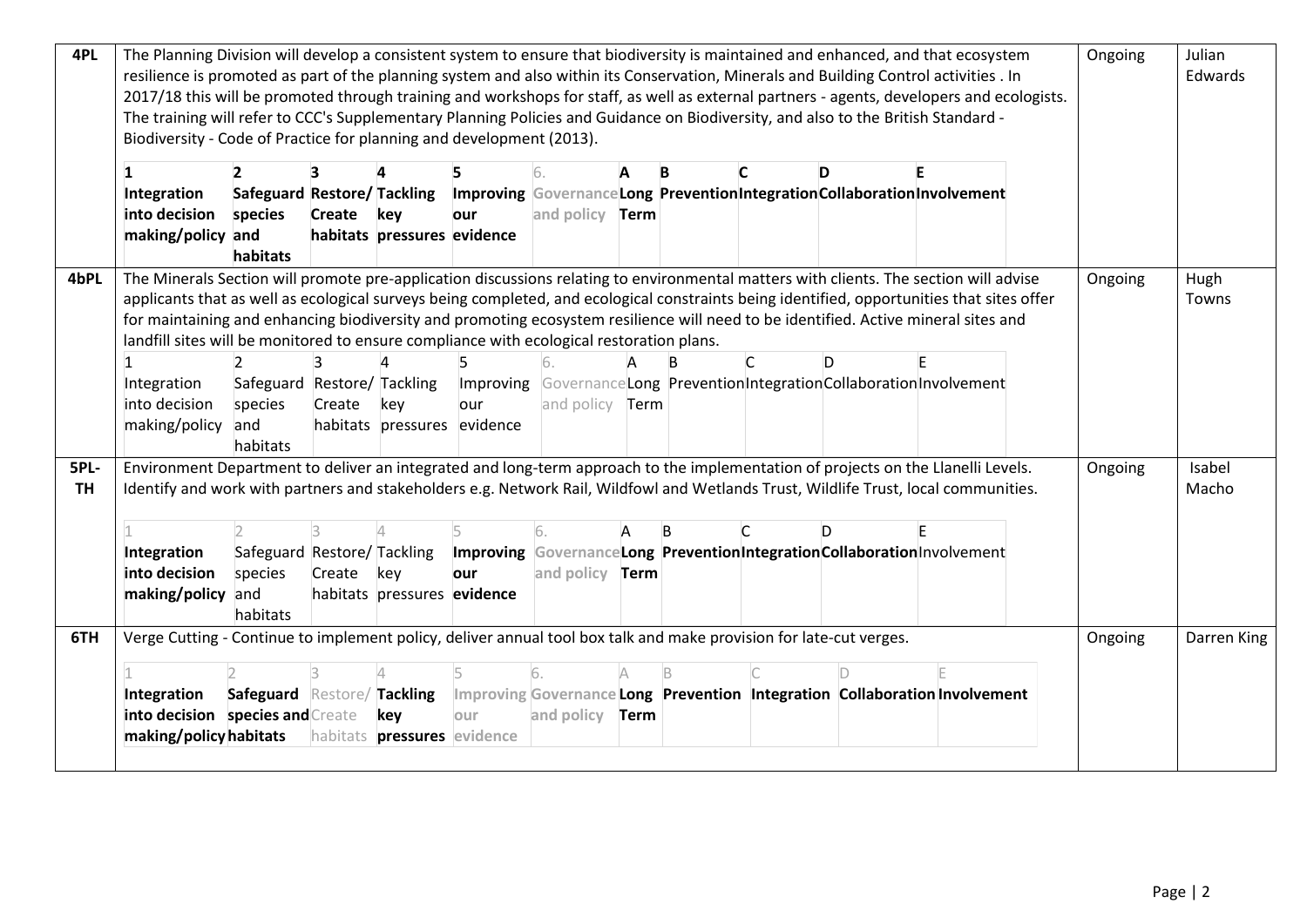| 7aTH              | The review of the Rights Of Way Improvement Plan will address new duties placed on LAs under this Act.   |                             |            |                             |                                    |                                                      |             |   |  |                                                                                                                                   |                                                                                                                                                                                                                                                                                                                                                                                                                                                                                                                                                                                                                                                                                                                    |         | Caroline                       |
|-------------------|----------------------------------------------------------------------------------------------------------|-----------------------------|------------|-----------------------------|------------------------------------|------------------------------------------------------|-------------|---|--|-----------------------------------------------------------------------------------------------------------------------------------|--------------------------------------------------------------------------------------------------------------------------------------------------------------------------------------------------------------------------------------------------------------------------------------------------------------------------------------------------------------------------------------------------------------------------------------------------------------------------------------------------------------------------------------------------------------------------------------------------------------------------------------------------------------------------------------------------------------------|---------|--------------------------------|
|                   | 1                                                                                                        |                             | 3          |                             |                                    | 6.                                                   | A           | B |  | D                                                                                                                                 |                                                                                                                                                                                                                                                                                                                                                                                                                                                                                                                                                                                                                                                                                                                    |         | Ferguson                       |
|                   | Integration                                                                                              |                             |            |                             |                                    | Safeguard Restore/Tackling Improving Governance Long |             |   |  |                                                                                                                                   | Prevention Integration Collaboration Involvement                                                                                                                                                                                                                                                                                                                                                                                                                                                                                                                                                                                                                                                                   |         |                                |
|                   | into decision species                                                                                    |                             | Create key |                             | our                                | and policy <b>Term</b>                               |             |   |  |                                                                                                                                   |                                                                                                                                                                                                                                                                                                                                                                                                                                                                                                                                                                                                                                                                                                                    |         |                                |
|                   | making/policyand                                                                                         | habitats                    |            | habitats pressures evidence |                                    |                                                      |             |   |  |                                                                                                                                   |                                                                                                                                                                                                                                                                                                                                                                                                                                                                                                                                                                                                                                                                                                                    |         |                                |
| 7bTH              |                                                                                                          |                             |            |                             |                                    |                                                      |             |   |  |                                                                                                                                   | Highways and Transportation will work with Rural Conservation section to identify and highlight opportunities in the development and                                                                                                                                                                                                                                                                                                                                                                                                                                                                                                                                                                               | Ongoing | Simon                          |
|                   | implementation of new infrastructure that positively contributes to ecological resilience.               |                             |            |                             |                                    |                                                      |             |   |  |                                                                                                                                   |                                                                                                                                                                                                                                                                                                                                                                                                                                                                                                                                                                                                                                                                                                                    |         | Charles                        |
|                   |                                                                                                          |                             |            |                             |                                    |                                                      |             |   |  |                                                                                                                                   |                                                                                                                                                                                                                                                                                                                                                                                                                                                                                                                                                                                                                                                                                                                    |         |                                |
|                   | Integration                                                                                              | Safeguard Restore/ Tackling |            |                             |                                    |                                                      |             |   |  |                                                                                                                                   | Improving Governance Long Prevention Integration Collaboration Involvement                                                                                                                                                                                                                                                                                                                                                                                                                                                                                                                                                                                                                                         |         |                                |
|                   | into decision species and Create                                                                         |                             |            | key                         | our                                | and policy                                           | Term        |   |  |                                                                                                                                   |                                                                                                                                                                                                                                                                                                                                                                                                                                                                                                                                                                                                                                                                                                                    |         |                                |
|                   | making/policy habitats                                                                                   |                             |            |                             | habitats <b>pressures</b> evidence |                                                      |             |   |  |                                                                                                                                   |                                                                                                                                                                                                                                                                                                                                                                                                                                                                                                                                                                                                                                                                                                                    |         |                                |
| 7cTH              | Management Plan to be completed by October 2018 as recommended by Well Managed Highways Code of Practice |                             |            |                             |                                    |                                                      |             |   |  |                                                                                                                                   | The Highway Asset Management Plan that is being developed will address the LAs responsibilities under this new Act. Highway Asset                                                                                                                                                                                                                                                                                                                                                                                                                                                                                                                                                                                  | Ongoing | Chris<br>Nelson                |
|                   |                                                                                                          |                             |            |                             |                                    |                                                      |             |   |  |                                                                                                                                   |                                                                                                                                                                                                                                                                                                                                                                                                                                                                                                                                                                                                                                                                                                                    |         |                                |
|                   | Integration                                                                                              | Safeguard Restore/ Tackling |            |                             |                                    |                                                      |             |   |  |                                                                                                                                   | Improving Governance Long Prevention Integration Collaboration Involvement                                                                                                                                                                                                                                                                                                                                                                                                                                                                                                                                                                                                                                         |         |                                |
|                   | into decision species and Create                                                                         |                             |            | key                         | our                                | and policy                                           | <b>Term</b> |   |  |                                                                                                                                   |                                                                                                                                                                                                                                                                                                                                                                                                                                                                                                                                                                                                                                                                                                                    |         |                                |
|                   | making/policy habitats                                                                                   |                             |            |                             | habitats <b>pressures</b> evidence |                                                      |             |   |  |                                                                                                                                   |                                                                                                                                                                                                                                                                                                                                                                                                                                                                                                                                                                                                                                                                                                                    |         |                                |
| 8TH-<br><b>PR</b> | reference to Environment Act and 'ecosystem resilience'.                                                 |                             |            |                             |                                    |                                                      |             |   |  | and ecological resilience at the very outset when developing the design of a scheme. Framework Service Briefs to include specific | Commissioning of ecological surveys - In order to demonstrate that CCC is embedding biodiversity into its ways of thinking, in-house<br>ecological surveyors and consultants appointed by Highways and Transportation and Property will be asked to consider, when assessing<br>a site or a building, issues relating to ecosystem resilience. This information will help to establish a preferred option, and will inform<br>mitigation and enhancement proposals. This approach is also referred to in CCC's Biodiversity Supplementary Planning Guidance, so it is<br>something that will be considered should a site go forwards as a planning application. This is another reason for addressing biodiversity | Ongoing | Hywel<br>Harries -<br>Property |
|                   |                                                                                                          |                             |            |                             |                                    | 16.                                                  | A           |   |  |                                                                                                                                   |                                                                                                                                                                                                                                                                                                                                                                                                                                                                                                                                                                                                                                                                                                                    |         |                                |
|                   | Integration                                                                                              |                             |            |                             |                                    |                                                      |             |   |  | Safeguard Restore/Tackling  Improving Governance Long Prevention Integration Collaboration Involvement                            |                                                                                                                                                                                                                                                                                                                                                                                                                                                                                                                                                                                                                                                                                                                    |         |                                |
|                   | into decision species                                                                                    |                             | Create     | key                         | our                                | and policy <b>Term</b>                               |             |   |  |                                                                                                                                   |                                                                                                                                                                                                                                                                                                                                                                                                                                                                                                                                                                                                                                                                                                                    |         |                                |
|                   | making/policy and                                                                                        | habitats                    |            |                             | habitats pressures evidence        |                                                      |             |   |  |                                                                                                                                   |                                                                                                                                                                                                                                                                                                                                                                                                                                                                                                                                                                                                                                                                                                                    |         |                                |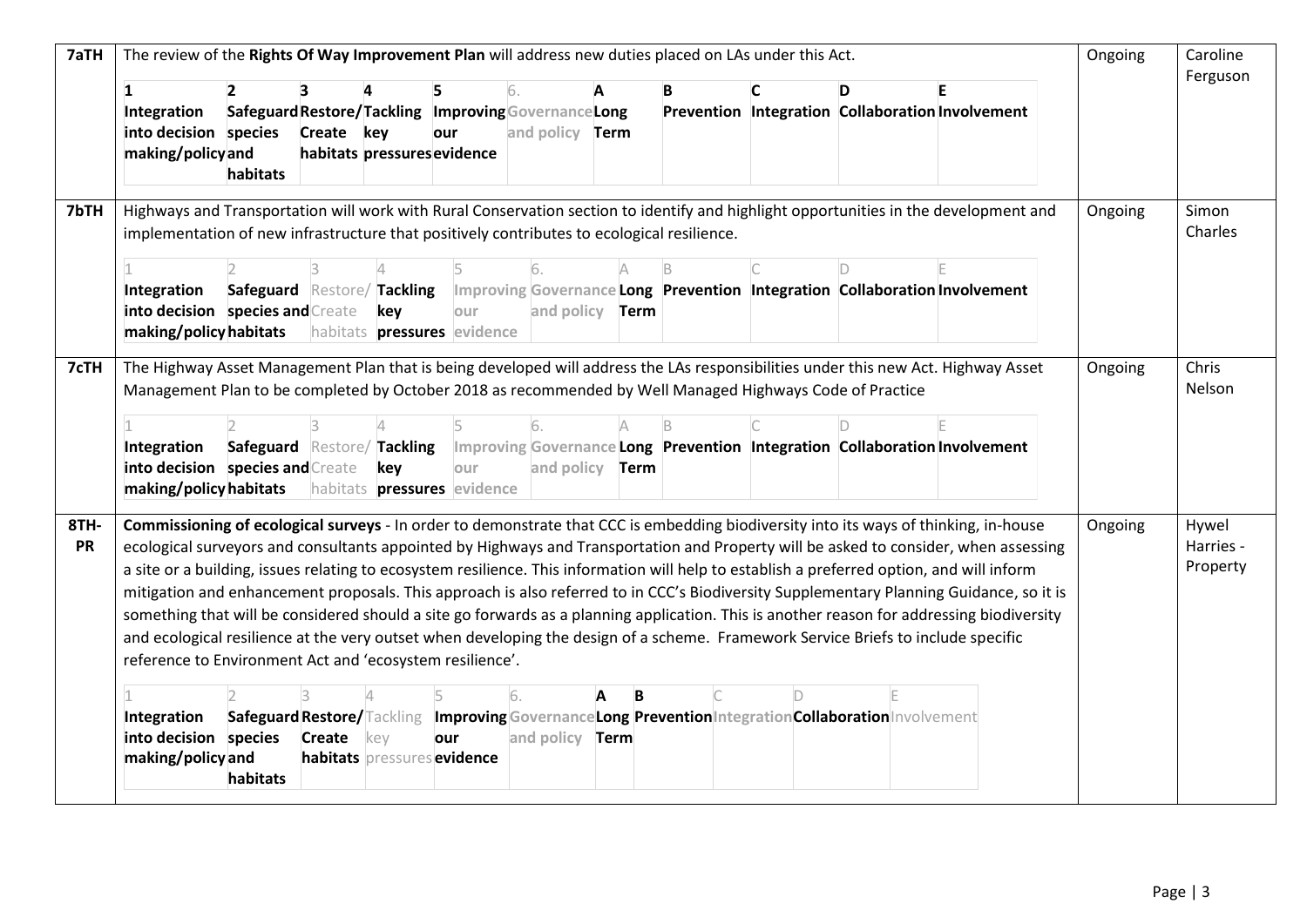| 9          | Sites that are being retained - Carry out biodiversity assessments of these sites and identify both the biodiversity they support and the  |                             |                             |     |                             |                        |                        |   |   |              |                                                                                                       |                                                                                                   | Ongoing | Stephen    |
|------------|--------------------------------------------------------------------------------------------------------------------------------------------|-----------------------------|-----------------------------|-----|-----------------------------|------------------------|------------------------|---|---|--------------|-------------------------------------------------------------------------------------------------------|---------------------------------------------------------------------------------------------------|---------|------------|
| <b>PR</b>  | contribution that they make to ecosystem resilience. Review management of these sites. Lead: Stephen Morgan - Property - as part of        |                             |                             |     |                             |                        |                        |   |   |              |                                                                                                       |                                                                                                   |         | Morgan     |
|            | ongoing support for all Divisions undertaking Service Asset Management Plans                                                               |                             |                             |     |                             |                        |                        |   |   |              |                                                                                                       |                                                                                                   |         |            |
|            |                                                                                                                                            |                             |                             |     |                             |                        |                        |   |   |              |                                                                                                       |                                                                                                   |         |            |
|            | 1                                                                                                                                          |                             |                             |     |                             | 16.                    | A                      | B | C |              | D                                                                                                     |                                                                                                   |         |            |
|            | Integration                                                                                                                                |                             |                             |     |                             |                        |                        |   |   |              | Safeguard Restore/Tackling Improving Governance Long Prevention Integration Collaboration Involvement |                                                                                                   |         |            |
|            | into decision species                                                                                                                      |                             | Create key                  |     | our                         | and policy <b>Term</b> |                        |   |   |              |                                                                                                       |                                                                                                   |         |            |
|            | making/policy and                                                                                                                          |                             | habitats pressures evidence |     |                             |                        |                        |   |   |              |                                                                                                       |                                                                                                   |         |            |
|            |                                                                                                                                            | habitats                    |                             |     |                             |                        |                        |   |   |              |                                                                                                       |                                                                                                   |         |            |
|            |                                                                                                                                            |                             |                             |     |                             |                        |                        |   |   |              |                                                                                                       |                                                                                                   |         |            |
| 10         | Flood Defence - Develop working methods that address biodiversity issues. Build these into method statements for work being done at        |                             |                             |     |                             |                        |                        |   |   |              |                                                                                                       |                                                                                                   | Ongoing | <b>Ben</b> |
| <b>WES</b> | individual sites. Develop procedure that will ensure that contractors carrying out works on site are aware of the site's biodiversity      |                             |                             |     |                             |                        |                        |   |   |              |                                                                                                       |                                                                                                   |         | Kathrens   |
|            | interest, of its biodiversity constraints and of the required method statement for the work being undertaken.                              |                             |                             |     |                             |                        |                        |   |   |              |                                                                                                       |                                                                                                   |         |            |
|            | Review training needs for officers and contractors and provide training needs                                                              |                             |                             |     |                             |                        |                        |   |   |              |                                                                                                       |                                                                                                   |         |            |
|            |                                                                                                                                            |                             |                             |     |                             |                        |                        |   |   |              |                                                                                                       |                                                                                                   |         |            |
|            | $\mathbf{1}$                                                                                                                               |                             | 3                           |     |                             |                        |                        | B | C |              | D                                                                                                     |                                                                                                   |         |            |
|            | Integration                                                                                                                                |                             |                             |     |                             |                        |                        |   |   |              | Safeguard Restore/Tackling Improving Governance Long Prevention Integration Collaboration Involvement |                                                                                                   |         |            |
|            | into decision species                                                                                                                      |                             | Create key                  |     | our                         | and policy <b>Term</b> |                        |   |   |              |                                                                                                       |                                                                                                   |         |            |
|            | making/policy and                                                                                                                          |                             | habitats pressures evidence |     |                             |                        |                        |   |   |              |                                                                                                       |                                                                                                   |         |            |
|            |                                                                                                                                            | habitats                    |                             |     |                             |                        |                        |   |   |              |                                                                                                       |                                                                                                   |         |            |
| 11         | Pride in your Patch. Biodiversity Officer will attend quarterly PiyP stakeholder meetings, in order to identify and progress opportunities |                             |                             |     |                             |                        |                        |   |   |              |                                                                                                       |                                                                                                   |         | I Macho    |
| <b>WES</b> |                                                                                                                                            |                             |                             |     |                             |                        |                        |   |   |              |                                                                                                       |                                                                                                   | Ongoing |            |
|            | for collaborative working                                                                                                                  |                             |                             |     |                             |                        |                        |   |   |              |                                                                                                       |                                                                                                   |         |            |
|            |                                                                                                                                            |                             |                             |     |                             | 6.                     |                        |   | B |              | D                                                                                                     |                                                                                                   |         |            |
|            | Integration                                                                                                                                |                             |                             |     |                             |                        |                        |   |   |              |                                                                                                       | Safeguard Restore/Tackling Improving GovernanceLong PreventionIntegrationCollaborationInvolvement |         |            |
|            | into decision                                                                                                                              | species                     | Create                      | key | our                         |                        | and policy <b>Term</b> |   |   |              |                                                                                                       |                                                                                                   |         |            |
|            | making/policy and                                                                                                                          |                             |                             |     | habitats pressures evidence |                        |                        |   |   |              |                                                                                                       |                                                                                                   |         |            |
|            |                                                                                                                                            | habitats                    |                             |     |                             |                        |                        |   |   |              |                                                                                                       |                                                                                                   |         |            |
| 12         | Management of land managed by the division e.g. Wern Ddu and Ammanford Cemetery; Carry out biodiversity assessments of sites and           |                             |                             |     |                             |                        |                        |   |   |              |                                                                                                       |                                                                                                   | Ongoing | Diane      |
| <b>WES</b> | include an assessment of the contribution these sites make to ecosystem resilience; where appropriate develop management plans to          |                             |                             |     |                             |                        |                        |   |   |              |                                                                                                       |                                                                                                   |         | Thomas     |
|            | protect, enhance biodiversity and promote ecosystem resilience.                                                                            |                             |                             |     |                             |                        |                        |   |   |              |                                                                                                       |                                                                                                   |         |            |
|            |                                                                                                                                            |                             |                             |     |                             |                        |                        |   |   |              |                                                                                                       |                                                                                                   |         |            |
|            |                                                                                                                                            |                             |                             |     |                             |                        |                        |   | R | $\mathsf{C}$ | D                                                                                                     |                                                                                                   |         |            |
|            | Integration                                                                                                                                | Safeguard Restore/ Tackling |                             |     |                             |                        |                        |   |   |              |                                                                                                       | Improving GovernanceLong PreventionIntegrationCollaborationInvolvement                            |         |            |
|            | into decision                                                                                                                              | species                     | Create key                  |     | lour                        |                        | and policy <b>Term</b> |   |   |              |                                                                                                       |                                                                                                   |         |            |
|            | making/policy and                                                                                                                          |                             |                             |     | habitats pressures evidence |                        |                        |   |   |              |                                                                                                       |                                                                                                   |         |            |
|            |                                                                                                                                            | habitats                    |                             |     |                             |                        |                        |   |   |              |                                                                                                       |                                                                                                   |         |            |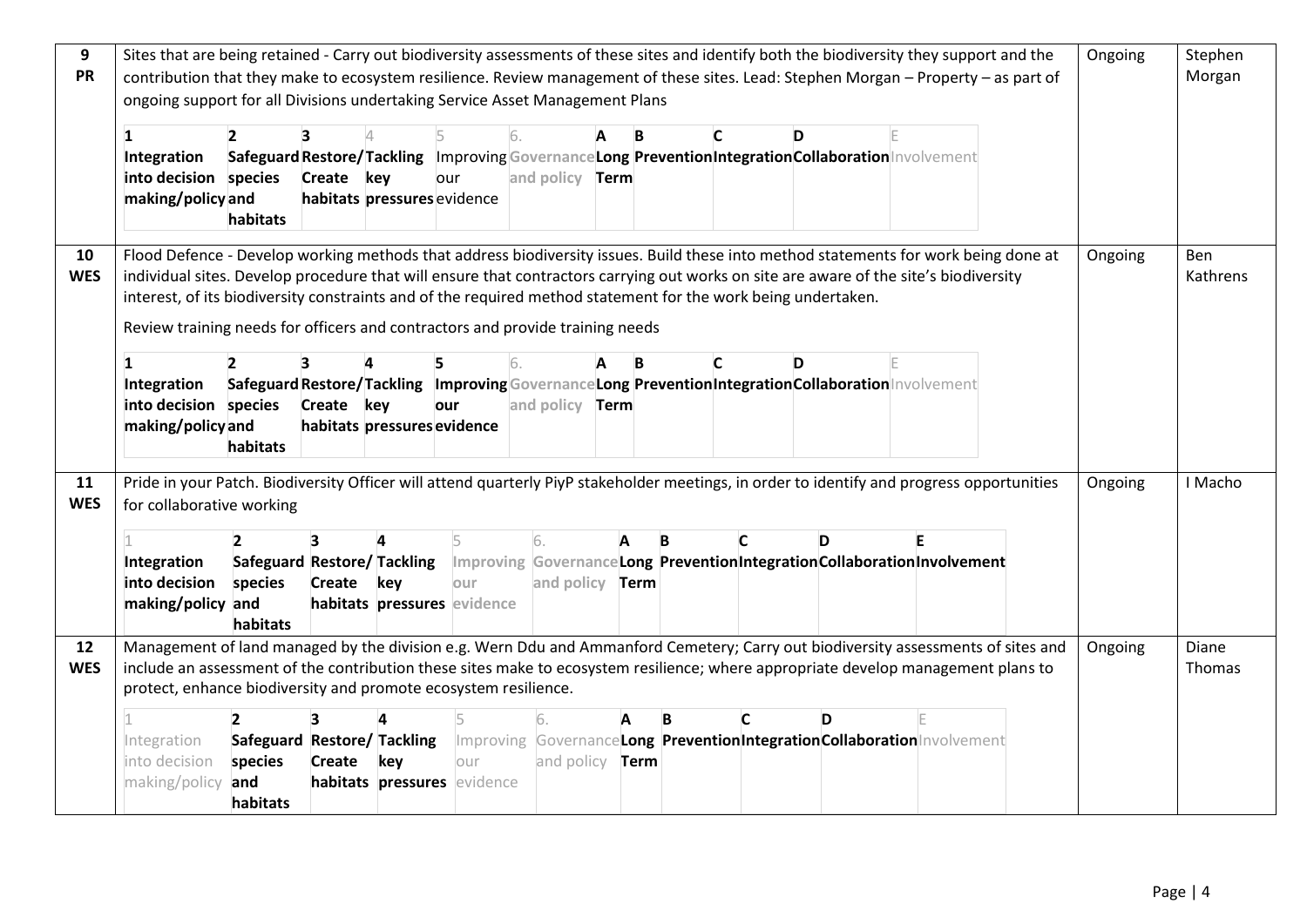| 13GM | We will review grass cutting undertaken by Grounds Maintenance to investigate efficiencies and benefits of biodiversity. We will          |                             |                   |                             |      |                        |   |   |    |                                                                                                       | Ongoing         | Nicky           |
|------|-------------------------------------------------------------------------------------------------------------------------------------------|-----------------------------|-------------------|-----------------------------|------|------------------------|---|---|----|-------------------------------------------------------------------------------------------------------|-----------------|-----------------|
|      | idenitify the areas managed in the following ways: Regular mowing -ha where mowing will be less frequent and cut with higher blades,      |                             |                   |                             |      |                        |   |   |    |                                                                                                       |                 | French          |
|      | befitting pollinators, Wildlife areas - ha cut less frequently.                                                                           |                             |                   |                             |      |                        |   |   |    |                                                                                                       |                 |                 |
|      |                                                                                                                                           |                             |                   |                             |      | 6.                     | в |   |    |                                                                                                       |                 |                 |
|      | Integration                                                                                                                               | Safeguard Restore/ Tackling |                   |                             |      |                        |   |   |    | Improving GovernanceLong PreventionIntegrationCollaborationInvolvement                                |                 |                 |
|      | into decision                                                                                                                             | species                     | <b>Create</b> key |                             | our  | and policy <b>Term</b> |   |   |    |                                                                                                       |                 |                 |
|      | making/policy and                                                                                                                         |                             |                   | habitats pressures evidence |      |                        |   |   |    |                                                                                                       |                 |                 |
|      |                                                                                                                                           | habitats                    |                   |                             |      |                        |   |   |    |                                                                                                       |                 |                 |
| 14GM | Review use of annual bedding plants in formal areas and their suitability for pollinators, whether they are grown in peat compost.        |                             |                   |                             |      |                        |   |   |    |                                                                                                       | Ongoing         | Nicky           |
|      | 1                                                                                                                                         | $\overline{\phantom{a}}$    |                   |                             |      | 6.                     |   |   |    |                                                                                                       |                 | French          |
|      | Integration                                                                                                                               | Safeguard Restore/ Tackling |                   |                             |      |                        |   |   |    | Improving Governance Long Prevention Integration Collaboration Involvement                            |                 |                 |
|      | into decision                                                                                                                             | species                     | Create            | key                         | our  | and policy Term        |   |   |    |                                                                                                       |                 |                 |
|      | making/policy and                                                                                                                         |                             |                   | habitats pressures evidence |      |                        |   |   |    |                                                                                                       |                 |                 |
|      |                                                                                                                                           | habitats                    |                   |                             |      |                        |   |   |    |                                                                                                       |                 |                 |
| 15GM | When visiting schools to agree content of SLA agreement and grass cutting options, discuss the potential to manage areas of school        |                             |                   |                             |      |                        |   |   |    |                                                                                                       | Ongoing         | Nicky           |
|      | grounds for biodiversity, with the support of Conservation Section.                                                                       |                             |                   |                             |      |                        |   |   |    |                                                                                                       |                 | French          |
|      |                                                                                                                                           |                             |                   |                             |      |                        |   |   |    |                                                                                                       |                 |                 |
|      |                                                                                                                                           |                             |                   |                             |      |                        | B | C | D. |                                                                                                       |                 |                 |
|      | Integration                                                                                                                               | Safeguard Restore/ Tackling |                   |                             |      |                        |   |   |    | Improving GovernanceLong PreventionIntegrationCollaborationInvolvement                                |                 |                 |
|      | into decision                                                                                                                             | species                     | Create key        |                             | our  | and policy <b>Term</b> |   |   |    |                                                                                                       |                 |                 |
|      | making/policy and                                                                                                                         |                             |                   | habitats pressures evidence |      |                        |   |   |    |                                                                                                       |                 |                 |
|      |                                                                                                                                           | habitats                    |                   |                             |      |                        |   |   |    |                                                                                                       |                 |                 |
| 16GM | Undertake a trial to incorporate amendments to grass cutting (see 13GM) on land around sheltered housing/old age homes, etc. as part      |                             |                   |                             |      |                        |   |   |    |                                                                                                       | <b>DEC 2019</b> | Isabel<br>Macho |
|      | of review of contract with housing to undertake this work. This should be linked to consultation with residents/housing support officers. |                             |                   |                             |      |                        |   |   |    |                                                                                                       |                 |                 |
|      |                                                                                                                                           | $\overline{2}$              | 3                 |                             |      |                        |   |   |    |                                                                                                       |                 |                 |
|      |                                                                                                                                           |                             |                   |                             |      | 6.                     |   |   |    |                                                                                                       |                 |                 |
|      | Integration                                                                                                                               |                             |                   |                             |      |                        |   |   |    | Safeguard Restore/Tackling Improving Governance Long Prevention Integration Collaboration Involvement |                 |                 |
|      | into decision                                                                                                                             | species                     | Create key        |                             | our  | and policy <b>Term</b> |   |   |    |                                                                                                       |                 |                 |
|      | making/policy and                                                                                                                         |                             |                   | habitats pressures evidence |      |                        |   |   |    |                                                                                                       |                 |                 |
|      |                                                                                                                                           | habitats                    |                   |                             |      |                        |   |   |    |                                                                                                       |                 |                 |
|      | We will encourage the T&CCs to use the same tree safety survey methods as CCC (Tree Assured), when they take on the management            |                             |                   |                             |      |                        |   |   |    |                                                                                                       | Ongoing         | Steve           |
| 17GM | of CCC assets.                                                                                                                            |                             |                   |                             |      |                        |   |   |    |                                                                                                       |                 | Edwards         |
|      |                                                                                                                                           | $\overline{2}$              | 3                 |                             |      | 6.                     | B | C | D  |                                                                                                       |                 |                 |
|      | Integration                                                                                                                               |                             |                   |                             |      |                        |   |   |    | Safeguard Restore/ Tackling Improving GovernanceLong PreventionIntegrationCollaborationInvolvement    |                 |                 |
|      | into decision                                                                                                                             | species                     | Create key        |                             | lour | and policy <b>Term</b> |   |   |    |                                                                                                       |                 |                 |
|      | making/policy and                                                                                                                         |                             |                   | habitats pressures evidence |      |                        |   |   |    |                                                                                                       |                 |                 |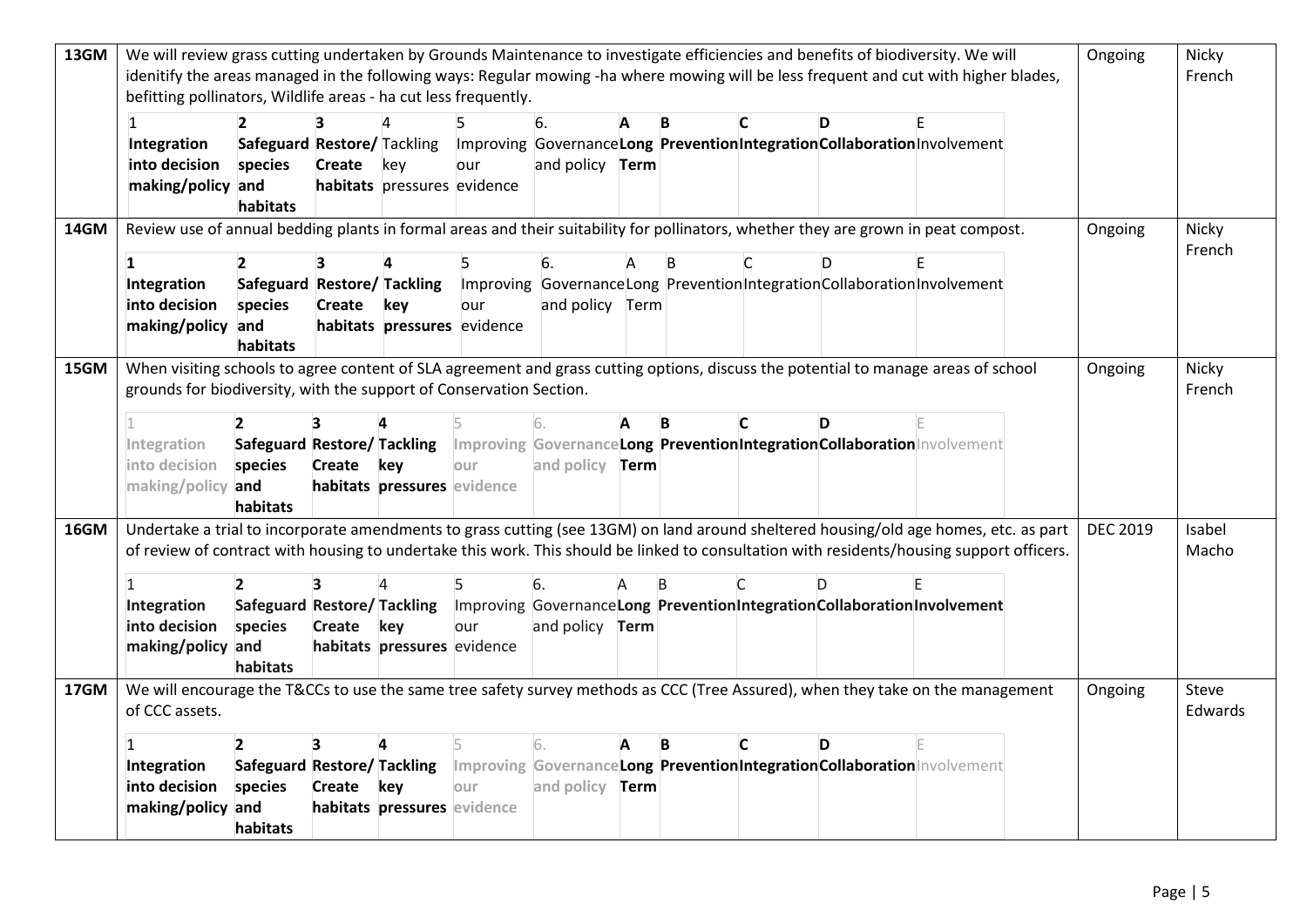| 18GM        | Land transfer to community Councils. Look at opportunities for liaising with Community Development Officers of key Town and                  |                                    |               |                             |      |                        |      |   |              |                                                                                                       |  | Ongoing         | Isabel<br>Macho |
|-------------|----------------------------------------------------------------------------------------------------------------------------------------------|------------------------------------|---------------|-----------------------------|------|------------------------|------|---|--------------|-------------------------------------------------------------------------------------------------------|--|-----------------|-----------------|
|             | Community Councils and Rural District Councils re Env Act duty and grass cutting and biodiversity management of land under their<br>control. |                                    |               |                             |      |                        |      |   |              |                                                                                                       |  |                 |                 |
|             |                                                                                                                                              | $\overline{2}$                     |               |                             |      | 6.                     |      | B |              |                                                                                                       |  |                 |                 |
|             | Integration                                                                                                                                  | Safeguard Restore/Tackling         |               |                             |      |                        |      |   |              | Improving Governance Long Prevention Integration Collaboration Involvement                            |  |                 |                 |
|             | into decision                                                                                                                                | species                            | Create key    |                             | lour | and policy <b>Term</b> |      |   |              |                                                                                                       |  |                 |                 |
|             | making/policy and                                                                                                                            | habitats                           |               | habitats pressures evidence |      |                        |      |   |              |                                                                                                       |  |                 |                 |
| <b>20GM</b> | Eastgate roundabout Llanelli - investigate if our landscape officer could prepare a simple planting design for this that would be a low      |                                    |               |                             |      |                        |      |   |              |                                                                                                       |  | <b>DEC 2019</b> | Nicky           |
|             | cost, sustainable low maintenance and meet the Council's expectations.                                                                       |                                    |               |                             |      |                        |      |   |              |                                                                                                       |  |                 | French          |
|             |                                                                                                                                              |                                    |               |                             |      |                        |      |   |              |                                                                                                       |  |                 |                 |
|             | (NF/GH to advise RC what the expectation for this roundabout is so that an appropriate scheme can be developed.)                             |                                    |               |                             |      |                        |      |   |              |                                                                                                       |  |                 |                 |
|             |                                                                                                                                              | $\overline{2}$                     |               |                             |      |                        |      |   |              |                                                                                                       |  |                 |                 |
|             | Integration                                                                                                                                  |                                    |               |                             |      |                        |      |   |              | Safeguard Restore/ Tackling   Improving GovernanceLong PreventionIntegrationCollaboration Involvement |  |                 |                 |
|             | into decision                                                                                                                                | species                            | Create key    |                             | lour | and policy <b>Term</b> |      |   |              |                                                                                                       |  |                 |                 |
|             | making/policy and                                                                                                                            |                                    |               | habitats pressures evidence |      |                        |      |   |              |                                                                                                       |  |                 |                 |
|             |                                                                                                                                              | habitats                           |               |                             |      |                        |      |   |              |                                                                                                       |  |                 |                 |
| 22GM        | Parc Howard. Work in collaboration with Friend's group/landscape officer/biodiversity officer to look at management of the park and          |                                    |               |                             |      |                        |      |   |              |                                                                                                       |  | <b>DEC 2019</b> | Nicky           |
|             | review its management for biodiversity and generally improve horticulture here.                                                              |                                    |               |                             |      |                        |      |   |              |                                                                                                       |  |                 | French          |
|             |                                                                                                                                              |                                    |               |                             |      |                        |      |   |              |                                                                                                       |  |                 |                 |
|             |                                                                                                                                              |                                    |               |                             |      |                        |      | B |              | D                                                                                                     |  |                 |                 |
|             | Integration                                                                                                                                  |                                    |               |                             |      |                        |      |   |              | Safeguard Restore/Tackling Improving GovernanceLong PreventionIntegrationCollaborationInvolvement     |  |                 |                 |
|             | into decision                                                                                                                                | species                            | Create key    |                             | lour | and policy <b>Term</b> |      |   |              |                                                                                                       |  |                 |                 |
|             | making/policy and                                                                                                                            |                                    |               | habitats pressures evidence |      |                        |      |   |              |                                                                                                       |  |                 |                 |
|             |                                                                                                                                              | habitats                           |               |                             |      |                        |      |   |              |                                                                                                       |  |                 |                 |
| <b>24PL</b> | Produce a Pollinator Strategy for the Council to inform positive action for pollinators throughout the Council's work. This could be         |                                    |               |                             |      |                        |      |   |              |                                                                                                       |  | <b>DEC 2018</b> | Isabel          |
|             | endorsed by Community Councils, PSB and strategic developments, etc.                                                                         |                                    |               |                             |      |                        |      |   |              |                                                                                                       |  |                 | Macho           |
|             |                                                                                                                                              | $\overline{2}$                     |               |                             |      | 6.                     |      | B | $\mathsf{C}$ | D.                                                                                                    |  |                 |                 |
|             | Integration                                                                                                                                  | <b>Safeguard Restore/ Tackling</b> |               |                             |      |                        |      |   |              | Improving GovernanceLong PreventionIntegrationCollaborationInvolvement                                |  |                 |                 |
|             | into decision                                                                                                                                | species                            | <b>Create</b> | key                         | our  | and policy             | Term |   |              |                                                                                                       |  |                 |                 |
|             | making/policy and                                                                                                                            |                                    |               | habitats pressures evidence |      |                        |      |   |              |                                                                                                       |  |                 |                 |
|             |                                                                                                                                              | habitats                           |               |                             |      |                        |      |   |              |                                                                                                       |  |                 |                 |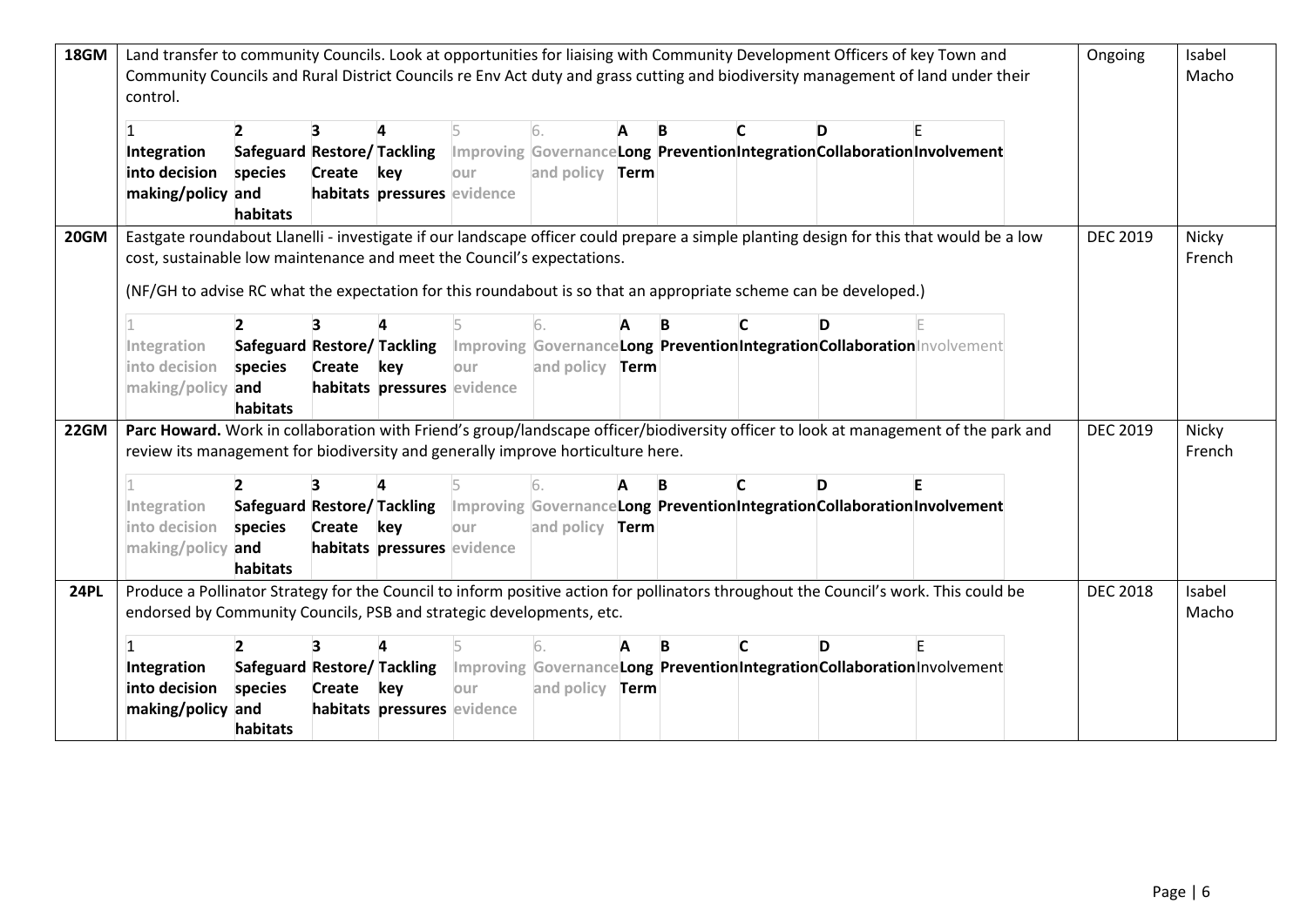| <b>25PL</b> | Seek funding for a pollinator project for Llanelli, which seeks to include elements involving schools, communities, housing, MCP, PCP,<br>grounds maintenance, highways. It would include practical management (purchase of kit and wild flower seed), public events, |  |  |  |  |  |  |  |  |  |  |  |  | Isabel |
|-------------|-----------------------------------------------------------------------------------------------------------------------------------------------------------------------------------------------------------------------------------------------------------------------|--|--|--|--|--|--|--|--|--|--|--|--|--------|
|             | workshops.                                                                                                                                                                                                                                                            |  |  |  |  |  |  |  |  |  |  |  |  | Macho  |
|             |                                                                                                                                                                                                                                                                       |  |  |  |  |  |  |  |  |  |  |  |  |        |
|             | Safeguard Restore/Tackling Improving GovernanceLong PreventionIntegrationCollaborationInvolvement<br>Integration                                                                                                                                                      |  |  |  |  |  |  |  |  |  |  |  |  |        |
|             | and policy<br>into decision<br>species<br>Create<br><b>Term</b><br>kev<br>lour                                                                                                                                                                                        |  |  |  |  |  |  |  |  |  |  |  |  |        |
|             | habitats pressures evidence<br>making/policy and                                                                                                                                                                                                                      |  |  |  |  |  |  |  |  |  |  |  |  |        |
|             | habitats                                                                                                                                                                                                                                                              |  |  |  |  |  |  |  |  |  |  |  |  |        |

| <b>Ref</b> |                                                                                                                                                                                                                                                                                                                                                                                        |                                                   |            |                    |                      | <b>ENVIRONMENT ACT (WALES) 2016 - FORWARD PLAN</b><br><b>Department: Communities</b><br><b>Division: Leisure</b><br><b>With Key Actions and Key Outcome Measures</b> |                  |      |  |                                                            |  | <b>By When</b> | By Who          |
|------------|----------------------------------------------------------------------------------------------------------------------------------------------------------------------------------------------------------------------------------------------------------------------------------------------------------------------------------------------------------------------------------------|---------------------------------------------------|------------|--------------------|----------------------|----------------------------------------------------------------------------------------------------------------------------------------------------------------------|------------------|------|--|------------------------------------------------------------|--|----------------|-----------------|
|            | <b>Key Actions (Service Priorities)</b>                                                                                                                                                                                                                                                                                                                                                |                                                   |            |                    |                      |                                                                                                                                                                      |                  |      |  |                                                            |  |                |                 |
| 26L        | Develop simple biodiversity management plans for each countryside site that Leisure manage, linking the plan to recreation and the<br>management of natural resources and WFG Act well-being goals, Environment Act biodiversity duty and WG Bee-friendly action guide:<br>Pembrey CP, Llyn Llech Owain CP, Mynydd Mawr WP, Ynys Dawela NP, Millennium Coastal Park, Morfa Berwig LNR. |                                                   |            |                    |                      |                                                                                                                                                                      |                  |      |  |                                                            |  |                | Simeon<br>Jones |
|            | Integration<br>into decision<br>making/policy and                                                                                                                                                                                                                                                                                                                                      | Safeguard Restore/Tackling<br>species<br>habitats | Create key | habitats pressures | 5<br>our<br>evidence | IG.<br><b>Improving Governance</b><br>and policy                                                                                                                     | A<br><b>Term</b> |      |  | D<br>Long Prevention Integration Collaboration Involvement |  |                |                 |
| 27L        | With the teams involved, identify wildlife and ecology training needs and consider which needs can be met through skill sharing and<br>those which require external trainers. Summarise in a training plan, and identify trainers, and deliver                                                                                                                                         |                                                   |            |                    |                      |                                                                                                                                                                      |                  |      |  |                                                            |  | Nov 2018       | Simeon<br>Jones |
|            |                                                                                                                                                                                                                                                                                                                                                                                        |                                                   |            |                    |                      |                                                                                                                                                                      |                  |      |  | D                                                          |  |                |                 |
|            | Integration                                                                                                                                                                                                                                                                                                                                                                            | Safeguard Restore/Tackling                        |            |                    |                      | <b>Improving Governance</b>                                                                                                                                          | Long             |      |  | Preven Integration Collaboration Involvement               |  |                |                 |
|            | into decision                                                                                                                                                                                                                                                                                                                                                                          | species                                           | Create     | kev                | our                  | and policy                                                                                                                                                           | <b>Term</b>      | tion |  |                                                            |  |                |                 |
|            | making/policy                                                                                                                                                                                                                                                                                                                                                                          | and                                               |            | habitats pressures | evidence             |                                                                                                                                                                      |                  |      |  |                                                            |  |                |                 |
|            |                                                                                                                                                                                                                                                                                                                                                                                        | habitats                                          |            |                    |                      |                                                                                                                                                                      |                  |      |  |                                                            |  |                |                 |